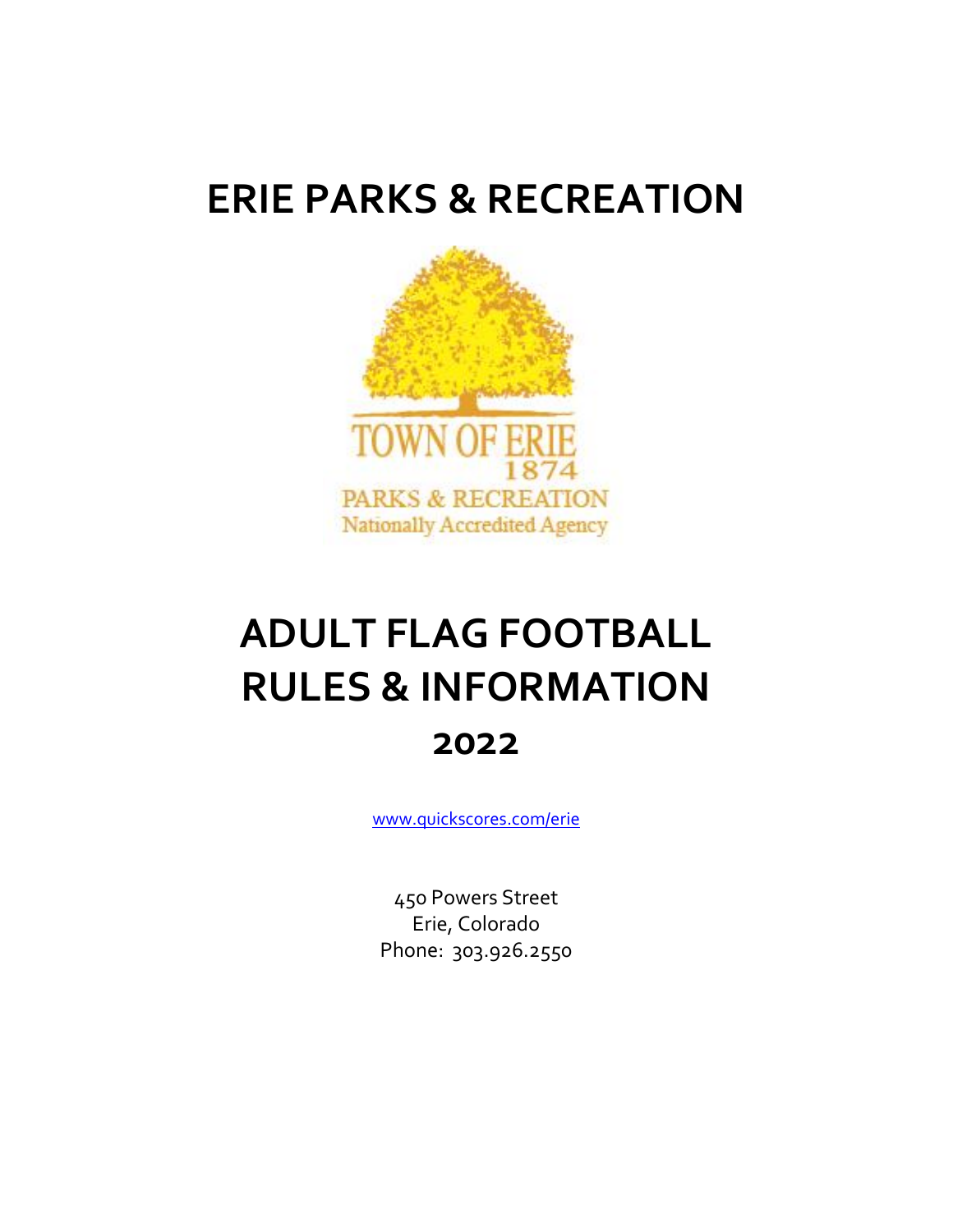# **TABLE OF CONTENTS**

|    | A. Mission Statement                          |
|----|-----------------------------------------------|
|    | B. Play hard - Have fun - Respect One Another |
|    | C. Facility                                   |
|    | <b>D.</b> Contact Information                 |
|    | E. Weather Hotline                            |
|    | F. League Classifications                     |
|    | G. Team Captain's Responsibilities            |
|    | H. Emergency Procedures and First Aid         |
| L. | <b>Blood Rule</b>                             |
| J. | Schedules                                     |
|    | K. Cancellations and Rescheduling             |
|    | L. Standings/Tiebreakers                      |
|    | M. Playoffs and Awards                        |
|    | N. Rosters                                    |
|    |                                               |
|    | A. Governing Rules                            |
|    | <b>B.</b> Forfeits                            |
|    | C. Complete Games                             |
|    | D. Game Play                                  |
|    | E. Equipment                                  |
|    |                                               |
|    | A. Code of Conduct and Regulations            |
|    |                                               |

**B.** Alcohol Policy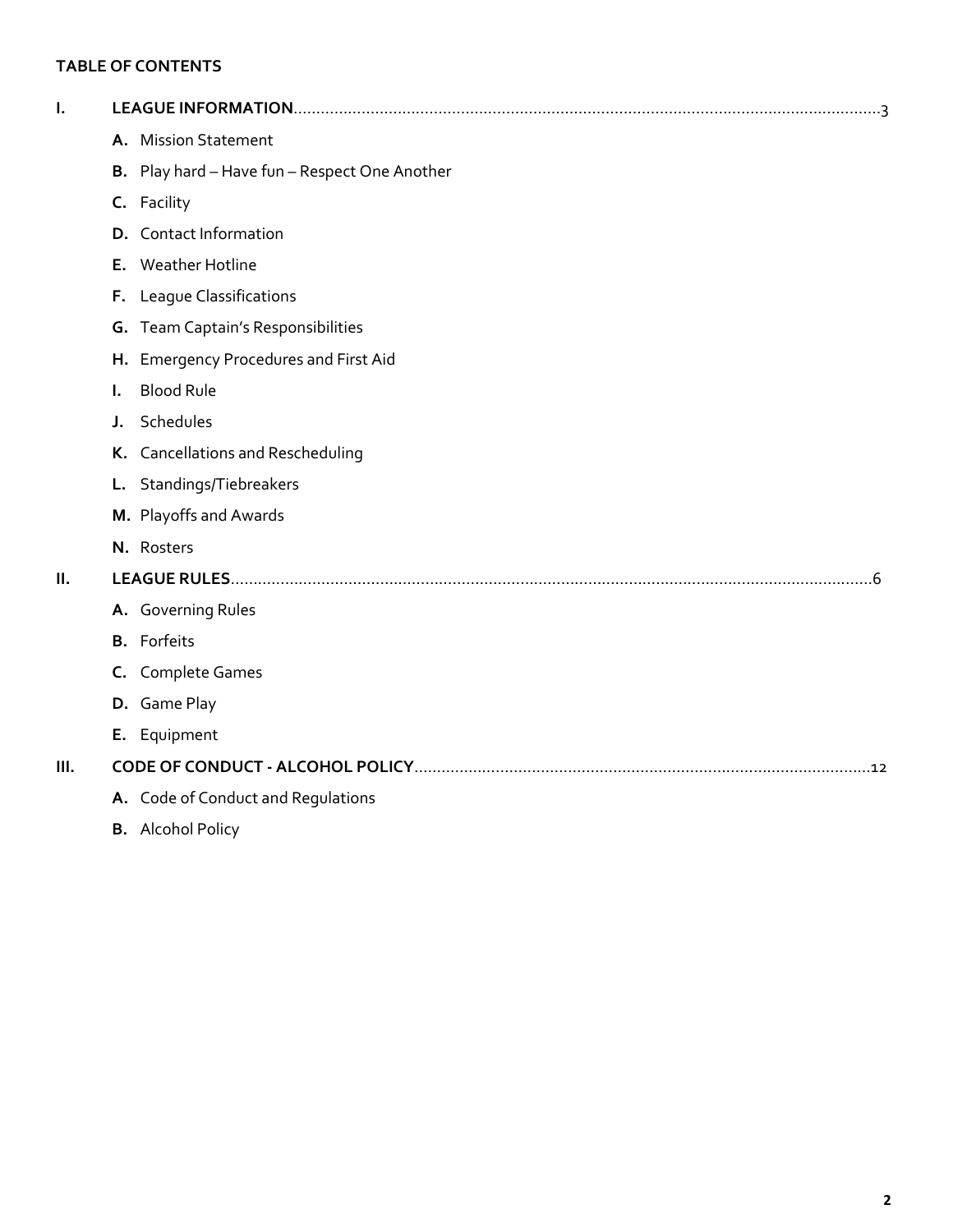#### **I. LEAGUE INFORMATION**

#### **A. MISSION STATEMENT**

The Erie Parks & Recreation Department builds community through the delivery of exceptional parks, open spaces, trails, facilities, programs and services.

#### **B. Play Hard – Have Fun—Respect One Another.**

#### **C. FACILITIES**

League games will be played at the Erie Community Center on Mitchell Field or the Ballparks at Erie, located at 450 Powers Street.

#### **D. LEAGUE CONTACT INFORMATION**

Erie Parks & Recreation adult leagues are managed by:

| Mollie Gunter, Recreation Coordinator-Sports | George Lavezzary, Recreation Specialist - Sports    |
|----------------------------------------------|-----------------------------------------------------|
| 303.926.2794 phone                           | 303.926.2579 phone                                  |
| mqunter@erieco.gov                           | glavezzary@erieco.gov                               |
|                                              |                                                     |
| <b>Sports Information Websites</b>           | Jeff Rau, Recreation Assistant Coordinator - Sports |
| www.erieparksandrec.com                      | 303.926.2570                                        |
| www.quickscores.com/erie                     | jrau@erieco.gov                                     |

# **E. WEATHER HOTLINE**

- 1) The weather hotline is a recorded message, which will inform teams of the status of that day's games. **A message will be recorded at 4pm Monday – Friday and 8am on Saturdays and Sundays**. Updates are made as necessary. It is every team captain's and player's responsibility to call the weather hotline. In case of inclement weather or poor field conditions after a game has begun, the field supervisor and/or umpire will decide if the field is playable. Every attempt will be made to play; however, safety is the #1 concern of Erie Parks & Recreation.
- 2) **WEATHER HOTLINE NUMBER IS – 303.926.2550 option 4.** This is a voicemail recording. Please listen to the full message as there can be many different fields listed on this recording.
- 3) You may also access game status information a[t www.quickscores.com/erie](file:///C:/Documents%20and%20Settings/jpryor/Local%20Settings/Temporary%20Internet%20Files/Content.Outlook/AppData/Local/Temp/Temp1_Attachments_2012_01_14%20(1).zip/www.quickscores.com/erie) at 4pm Monday Friday and at 8am on Saturday and Sunday.

# **F. LEAGUE CLASSIFICATIONS**

We do our best to appropriately place teams into leagues; however, we reserve the right to place teams as we see fit and do not guarantee perfectly matched leagues. The league supervisor and Sports Administration team will monitor teams and/or players and if it is deemed a team and/or player(s) are incorrectly classified, may move teams and/or players up or down accordingly in future leagues. **To help determine the proper classification of your team, please use the following guidelines:** 

1. Recreational/Open – This is the only league available at this time. There will be a mix of novice and experienced players/teams.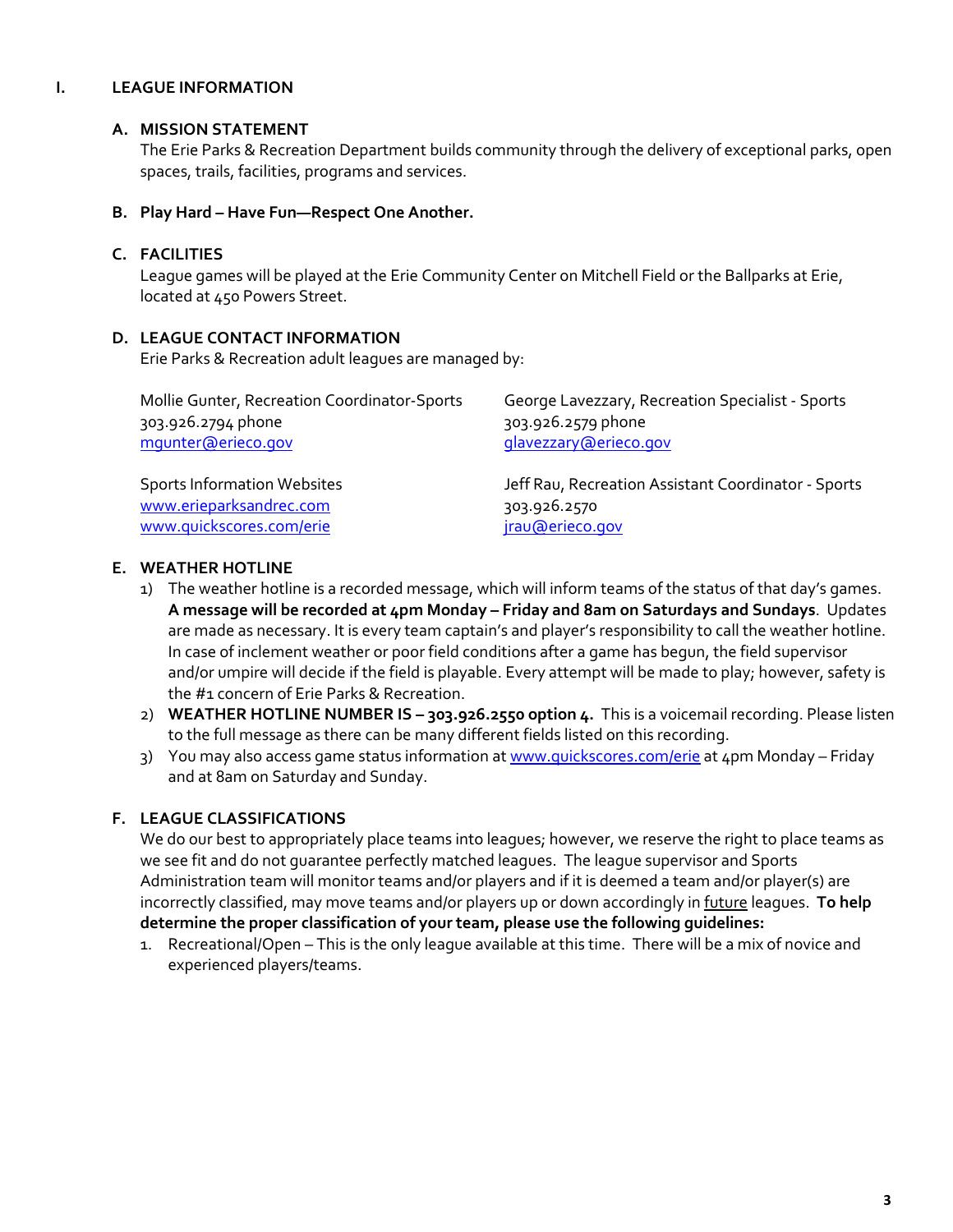# **G. TEAM CAPTAIN'S RESPONSIBILITIES**

The team captain is the primary link between their team and Erie Parks & Recreation. It is the team captain's responsibility to obtain all information regarding league play and communicate it to their team members. Responsibilities include:

- 1) Registering the team. To register with a deposit, you must pay with a credit or debit card in-person at the Erie Community Center. Balances should be paid in full by the third week of the season. Any remaining balance will automatically be charged to your card on the fourth week of the season
- 2) Read, understand, and explain league rules and facility regulations to each player prior to participation
- 3) Ensure that all players sign the roster prior to their first game played
- 4) Maintain control over players in all circumstances, including disputes on the field; disputes will be discussed with the team captain only
- 5) Regularly chec[k www.quickscores.com/erie](file:///C:/Documents%20and%20Settings/jpryor/Local%20Settings/Documents%20and%20Settings/arankey/Local%20Settings/Temporary%20Internet%20Files/Content.Outlook/3LLZAO5T/www.quickscores.com/erie) for correct scores and schedule updates.
- 6) Communicate with Sports Administration as needed.
- 7) Ensure your team is ready to play at the scheduled game time.
- 8) Ensure that the team area is cleaned after each game.

# **H. EMERGENCY PROCEDURES AND FIRST AID**

Staff will respond to on-site emergencies. Participants and spectators must follow staff directions during any emergency. In the event of a medical emergency, participants/team captains are asked to report them immediately to the field supervisor. League supervisors will have first aid supplies as well as an AED.

# **I. BLOOD RULE**

Any player or coach who is bleeding or who has blood on his/her uniform shall be prohibited from further participation until appropriate treatment can be administered. Officials should stop the game and allow treatment. If treatment is administered in a reasonable amount of time, the individual will not have to leave the game. The official will then apply the appropriate rules regarding substitution, re-entry, and playing short-handed.

# **J. SCHEDULES**

- 1) All schedules, standings, and scores can be found a[t www.quickscores.com/erie.](file:///C:/Documents%20and%20Settings/jpryor/Local%20Settings/Temporary%20Internet%20Files/Content.Outlook/AppData/Local/Temp/Local%20Settings/Temporary%20Internet%20Files/Content.Outlook/9DUEN34N/www.quickscores.com/erie)
- 2) League schedules will be ready approximately one week prior to the first game of the season and team captains will be emailed when they are ready.
- 3) Scheduling requests will not be accepted.
- 4) Games will be played if at all possible and may be played in weather conditions that are not ideal.
- 5) Games are not rescheduled except for inclement weather and/or poor field conditions.

# **K. CANCELLATIONS AND RESCHEDULING**

- 1) If games are cancelled, makeup game schedules will be within 48 hours after the cancelled game. Once rescheduled, the makeup game time will not change.
- 2) Makeup games will be scheduled as long as the length of the season allows and will include doubleheaders. Should any team not receive the guaranteed number of games due to weather cancellations or other unforeseen events, pro-rated refunds will be given.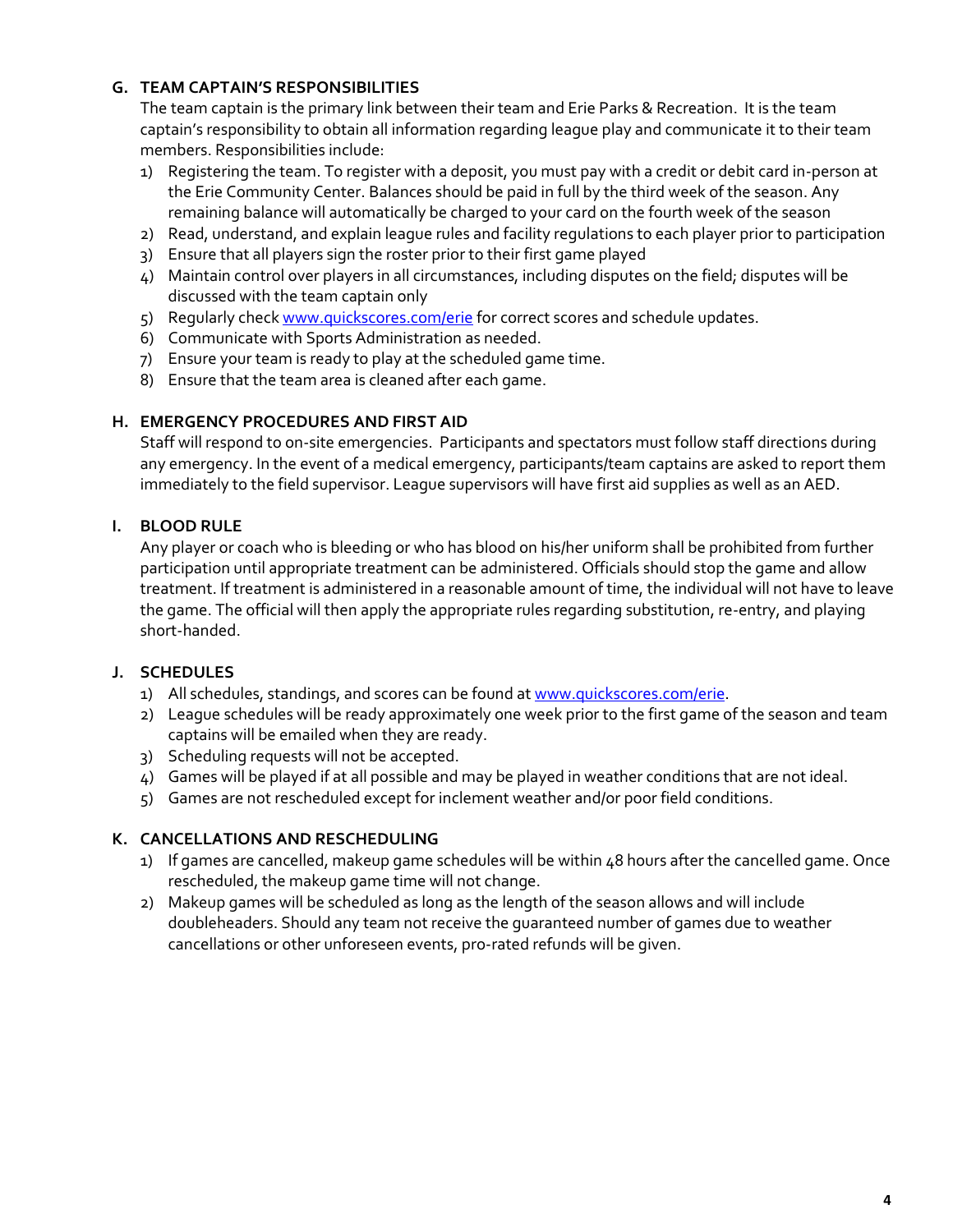# **L. STANDINGS/TIEBREAKERS**

Winning percentage will determine league standings and positional playoff rankings. If 2 or more teams have the same winning percentage at the end of league play, the following tiebreaker methods will be used:

- 1) Forfeits
- 2) Head-To-Head
- 3) Head-To-Head Point Differential
- 4) Average Point Differential
- 5) Average Points Against
- 6) Coin Toss

For more information, visit: [http://www.quickscores.com/Orgs/Help\\_TieBreakers.php#winning](http://www.quickscores.com/Orgs/Help_TieBreakers.php#winning-percentage)[percentage](http://www.quickscores.com/Orgs/Help_TieBreakers.php#winning-percentage)

# **M. TEAM AWARDS/PLAYOFFS**

- 1) All teams in each league will play a single-elimination tournament at the end of the season.
- 2) Tournament champions will receive awards at the conclusion of the season.
- 3) Team captains must complete the League Champions Award Form at the conclusion of the championship game and submit to the gym supervisor prior to receiving their awards.
- 4) If the team is requesting more awards than the maximum allotted amount (as stated on the League Champions - Award Form), the team captain is responsible for incurring the additional fees at the rate shown on the form. Sports Administration will add this fee to the team captain's Amilia account to be paid within one week.

# **N. ROSTERS**

- 1) All participants must be 18 years of age and teams may have unlimited players on their roster.
- 2) All players must sign the roster prior to participating. Any team playing with a non-rostered player is subject to a forfeit.
- 3) Open Rosters**:** All players must be on a roster in the league to be eligible to play; however, they may play, **as invited**, on any other team in the same league. Players may not play on more than one team per game. In the playoffs, players may only play on the team they are on the roster for. Players may only be on one roster per league. Teams may only pickup players if they have less than 5 players and then only as many as it takes to get to 5 players. At least 50% of each team playing must be from their own roster to play the game.
- 4) Rosters freeze after the end of the regular season. No players may be added to any team's roster after this point in time.
- 5) Each player must carry a photo ID with them to all games in the event of a roster check.
- 6) Any non-rostered player or player playing under an assumed name shall result in ejection of that player. A team may protest a player's eligibility, but must do so by the conclusion of the half the player enters the game.
- 7) Anyone participating in an adult sport prior to signing the waiver or team roster is considered an illegal player. By participating in that sport without signing the waiver/roster this illegal player assumes the same responsibility and is playing under the same inherent risks of the sports as any other legal player. Any team with an illegal player participating in the sport / activity could be subject to forfeit.
- 8) Free agent (players looking for teams) information is available a[t www.quickscores.com/erie.](file:///C:/PROGRAMS%201/Sports/Sports%20-%20Adult/Adult%20Volleyball/2011/Information%20Packets/www.quickscores.com/erie)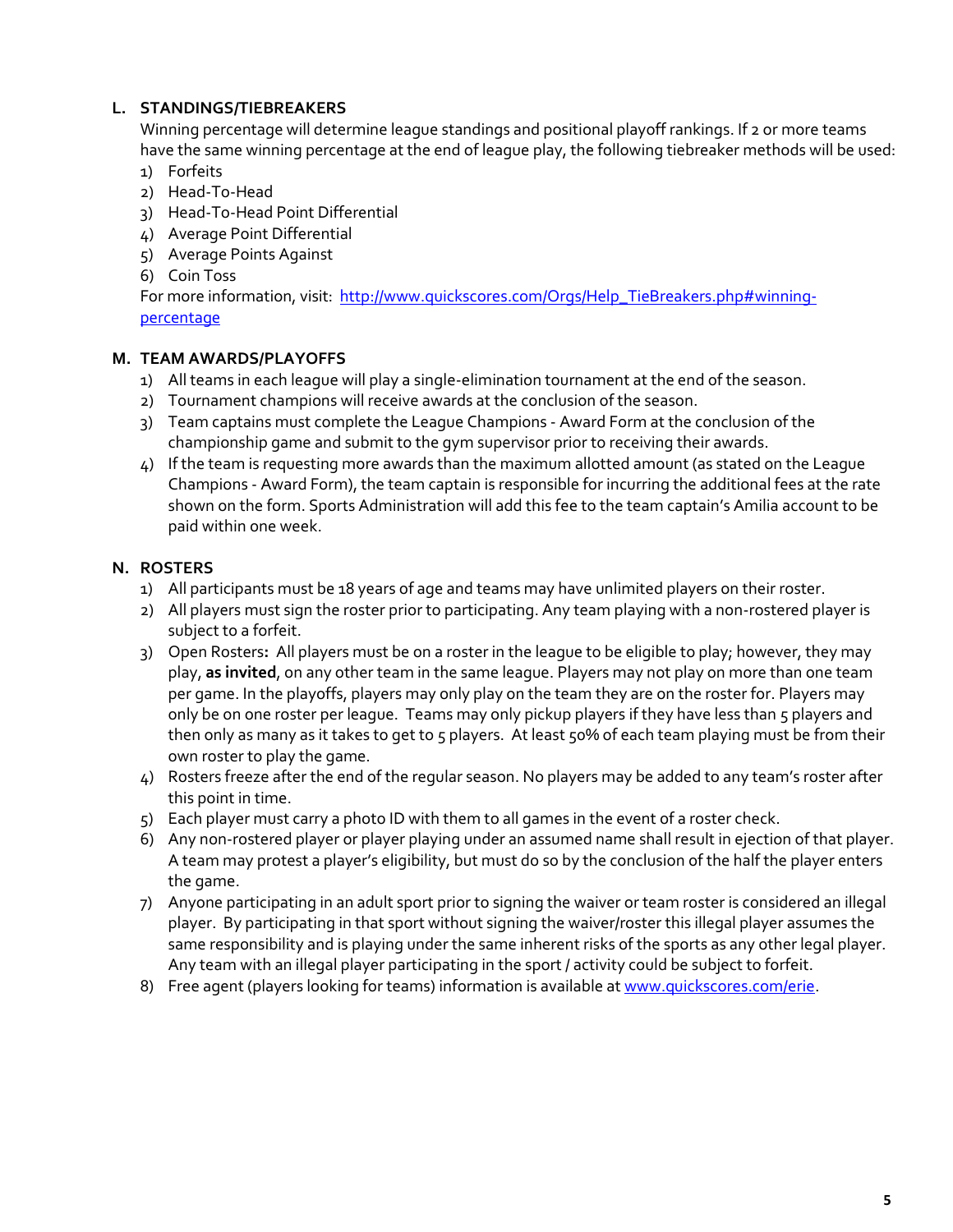# **II. LEAGUE RULES**

# **A. GOVERNING RULES**

- 1) Erie Parks & Recreation is the sole governing body of the league.
- 2) Erie Parks & Recreation reserves the right to expel any team/player from the league for reasons of conduct or failure to observe rules, regulations and procedures. Written notification of such actions will be provided to the individual and/or team captain.
- 3) Any situation not covered explicitly in these rules will be acted upon by the gym supervisor, official, and/or Sports Administration. In addition, Erie Parks & Recreation reserves the right: to interpret any rules and situations, to insert, delete or change rules at any time, and make retroactive decisions should it be deemed necessary for the benefit of the program.

# **B. FORFEITS**

- 1) Teams must have a minimum of 3 players to start and finish the game.
- 2) In the event a team does not have enough players to start the game at game time, that team will be granted a 10-minute grace period to allow for the minimum number of players to arrive. The official game clock will start at game time and continue to run until enough players arrive to start the game or a forfeit is declared at the end of the 10-minute grace period.
- 3) Forfeited games will be scored 20-0.
- 4) The gym supervisor and/or Sports Administration will make the final call on all forfeits.
- 5) Officials will NOT officiate a forfeited game.
- 6) Teams will be allowed use of the field until 10 minutes prior to the next scheduled game.
- 7) Non-appearance forfeit: When a team fails to show up for their assigned game without notification, the team must conduct a meeting with Sports Administration prior to participating in their next scheduled game. If a team has 2 non-appearance forfeits during the season, it is automatically dropped from the league. No refunds will be given.
- 8) If a team has to forfeit, the team captain MUST contact Sports Administration by 12pm on game day. If notified properly (e-mail and/or work phone), there will be no forfeit fee charged to the team. The team captain MUST also, out of courtesy, notify the opposing team captain by email and phone to ensure that the opposing team is aware of the forfeit.
- 9) Any team that forfeits 3 games in a season will be removed from the league without refund.

# **C. COMPLETE GAMES**

- 1) Each game will consist of 2 halves. The clock will start after the team captain's meeting or at game time. Game time will be kept by the official.
- 2) If a game is delayed for any reason, teams are required to wait for instruction from the field supervisor before leaving. If your team leaves prior to receiving information from the field supervisor, and games resume, you will be assessed a forfeit. All league games will stop at 11pm; if a game is still in progress at 11pm, and the game is tied, the game will end and be recorded as a tie.

# **D. GAME PLAY**

- 1) **FIELD DIMENSIONS:** approximately 30 x 70 yards.
- 2) **SIDELINES:** Teams and fans must choose one distinct sideline and stay on that sideline for the entirety of the match. Teams may no longer share one sideline.
- 3) **STARTING A GAME**: A coin toss determines first possession. Only one captain from each team can attend the coin toss and must remain 6 ft from the other captain and the officials.
	- a) The winner of the toss can choose to start the first half on offense or defense. Loser chooses the direction for the first half. The team that started the game on defense will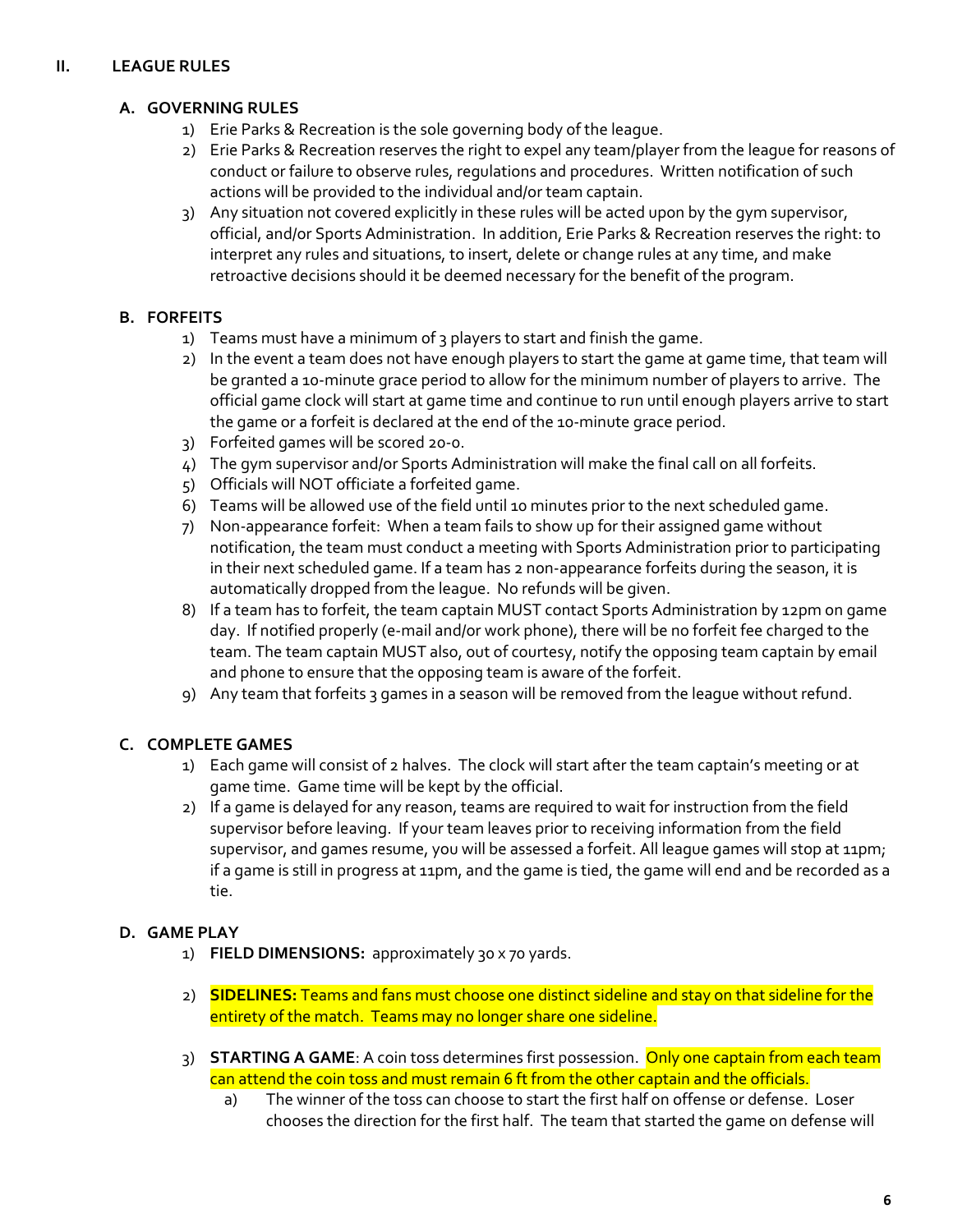begin on offense the second half. Teams will also change direction to start the second half.

- b) Teams are expected to provide their own game ball. It should be sanitized before the game begins and during each defensive possession. Sharing of a game ball is highly discouraged, but if it is necessary, it must be sanitized before sharing.
- c) All footballs used for game play must at least be a size 9 or "official" size 3 (high school).
- d) The offensive team takes possession of the ball on the  $5$ -yard line and has 4 plays to cross mid-field or the option to "punt," after the  $3^{rd}$  play.
	- i. If the offense chooses to punt, the ball changes possession and the new offensive team takes over from the 5 yard line.
	- ii. If the offense attempts the  $4<sup>th</sup>$  down play and fails to achieve a first down, the ball changes possession and is spotted where the  $4<sup>th</sup>$  down attempt concluded.
- e) Once a team crosses mid-field, they will have 4 plays to score, or the option to "punt," after the 3<sup>rd</sup> play.
	- i. If the offense chooses to punt, the ball changes possession and the new offensive team takes over from the 5 yard line.
	- ii. If the offense attempts the  $4<sup>th</sup>$  down play and fails to achieve a first down, the ball changes possession and is spotted where the  $4<sup>th</sup>$  down attempt concluded.
- 4) **PLAYERS:** The game is played between two teams of 5 players each. Both teams must be ready for play at the scheduled time. Teams must start and end the match with at least 3 players. Failure to comply will result in a Forfeit that will be scored as 20-0.

# 5) **GAME CLOCK AND TIMEOUTS**:

- a) The game will consist of two 20-minute running halves.
- b) Halftime will be 3 minutes.
- c) Each team has two 30 second time-out per half.
- d) Each time the ball is spotted, a team has 25 seconds to snap the ball. Teams will receive one warning before "delay of game" penalty is enforced.
- e) End of game time rules
	- i. Stop Clock Rule will be in effect for the second half.
	- $\frac{1}{11}$  The point differential in the game must be 16 points or less in order for these rules to go into effect (second half only).
	- iii. At one minute (or as close to it as possible), the clock will stop for a one minute warning and both teams will be informed that the end of game timing rules are in effect.
	- iv. The Clock will stop for all incomplete passes, out of bounds plays, scoring plays, penalties, and change of possession. The clock will start on the next snap.
	- v. If  $1^{st}$  down is gained, clock will stop until ball is set and ready for play.
	- vi. During Stop Clock Rule, all accepted offensive penalties will incur a 10 second run off of the game clock.

# 6) **SUBSTITUTIONS:**

a) Both teams may substitute an unlimited number of players at any dead ball during the game.

# 7) **ONSIDE KICK RULE:**

- a) When stop clock rule applies, tied or losing team may elect to attempt an onside kick.
	- i. The onside kick is  $1$  play from your own  $5$  yard line.
	- ii. To convert the offense must get to the mid-field line. If executed, offense will continue from where onside play ended.
	- iii. If onside is not converted by offense, the defensive team will take over where the onside play ended.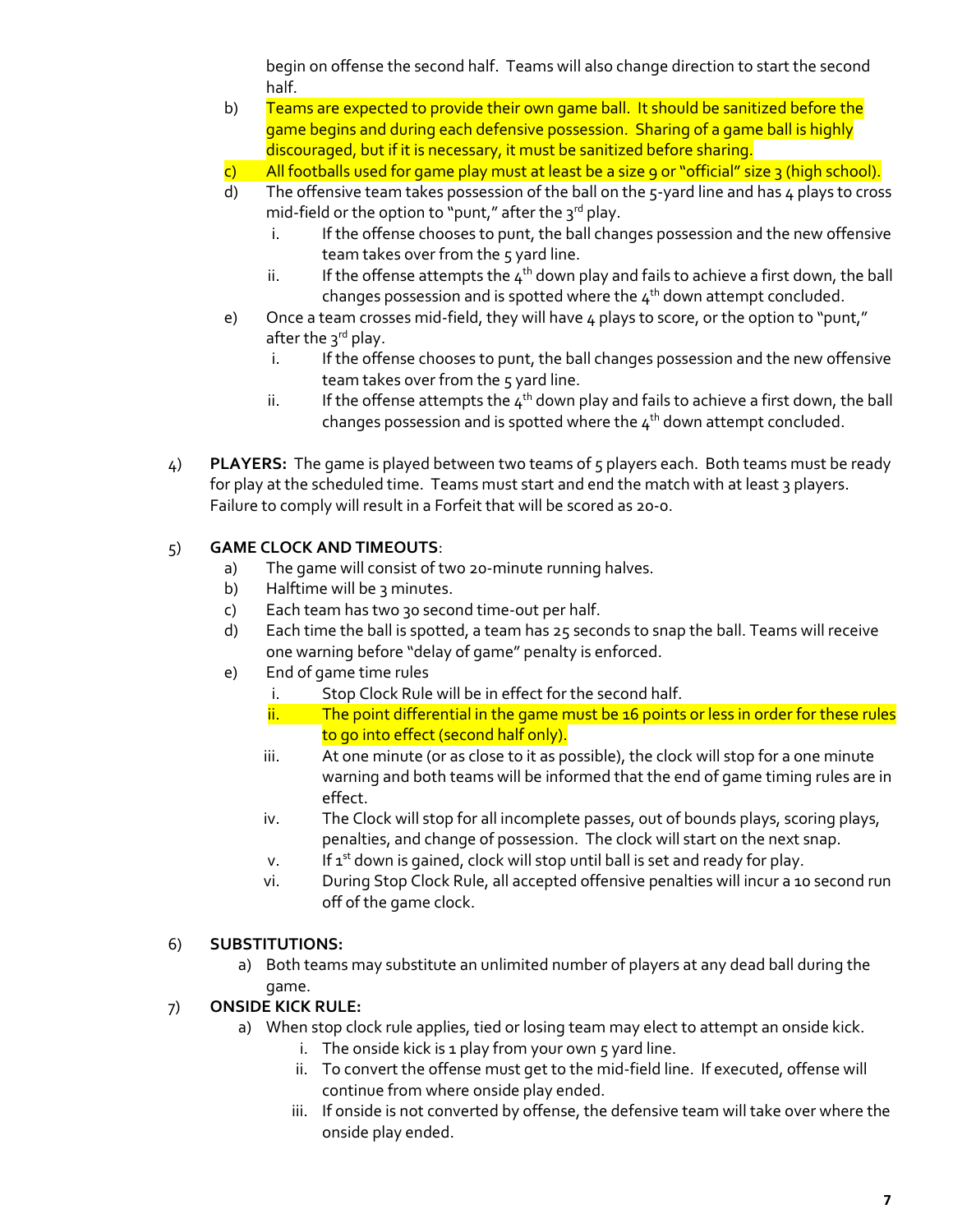- iv. If either team scores on the onside kick play, it will be counted as a normal scoring play.
- 8) **CONTACT:** There is no contact allowed. In addition to a penalty, the first offense is a warning. Second offense is ejection.
	- a) **Shadow blocking is allowed.**
		- i. **Behind the Line of Scrimmage:** Offense may shadow block the defensive rushers only. There may be no use of hands or any other contact allowed.
		- ii. **Beyond the Line of Scrimmage (Downfield):** Offensive players must establish a position downfield and remain still forcing the defender to avoid them. No use of hands (similar to basketball).
		- iii. Rushing the  $\overline{OB}$  receivers may not impede rushing player and need to avoid contact at all possible. The rushing player is allowed a strait path towards the QB, but may not initiate contact with offensive player.
- 9) **EJECTIONS:** Any ejected player MUST leave the park immediately or police will be called to escort the player from the premises and additional suspensions and penalties may be levied. The player shall sit out the designated number of games (determined by Sports Administration) before being allowed to play again. Failure to comply may result in suspension of the player for the remainder of the season. Ejections may not be appealed. Teams may substitute for the ejected player. Should an ejection cause a team to fall below the minimum number of players requirement, that team must forfeit the game. Additionally, any player receiving 2 unsportsmanlike penalties in the same game will be ejected.
- 10) **SCORING:** Touchdowns = 6 points, Extra Points = 1 point if successful from the 5 yard line; 2 points if successful from the 10 yard line, Safety = 2 points. Defensive Conversion on Extra Point Attempt = 2 points

# 11) **OVERTIME:**

- a) **Regular Season:** All games tied at the end of regulation will continue with college football overtime rules where each team takes possession at midfield and has 4 downs to score. If the score remains tied after each team has one possession, the game will be declared a tie.
- b) **Post Season:** All games tied at the end of regulation will continue with college football overtime rules where each team takes possession at midfield and has 4 downs to score. Teams will alternate until one team is ahead at the end of the cycle. If a  $3^{rd}$  overtime period occurs, both teams must go for a 2 point conversion upon scoring a touchdown.
- c) To begin overtime, the winner of the coin toss will have the choice of offense or defense.
- d) In postseason only 1 coin toss; possessions will alternate based on that toss for the remainder of overtime

# 12) **FORMATIONS:**

- a) Minimum of 1 player on the line of scrimmage.
- b) No requirements on the amount of lineman.
- c) The ball can be snapped between the legs, or off to one side, to start play. The ball must remain in contact with the ground until snapped.

13) **DEFENSIVE FORMATION:** For 2022 Spring Season, the neutral zone will be increased to 2 yards and all defensive players must line up at least 2 yards off any offensive player.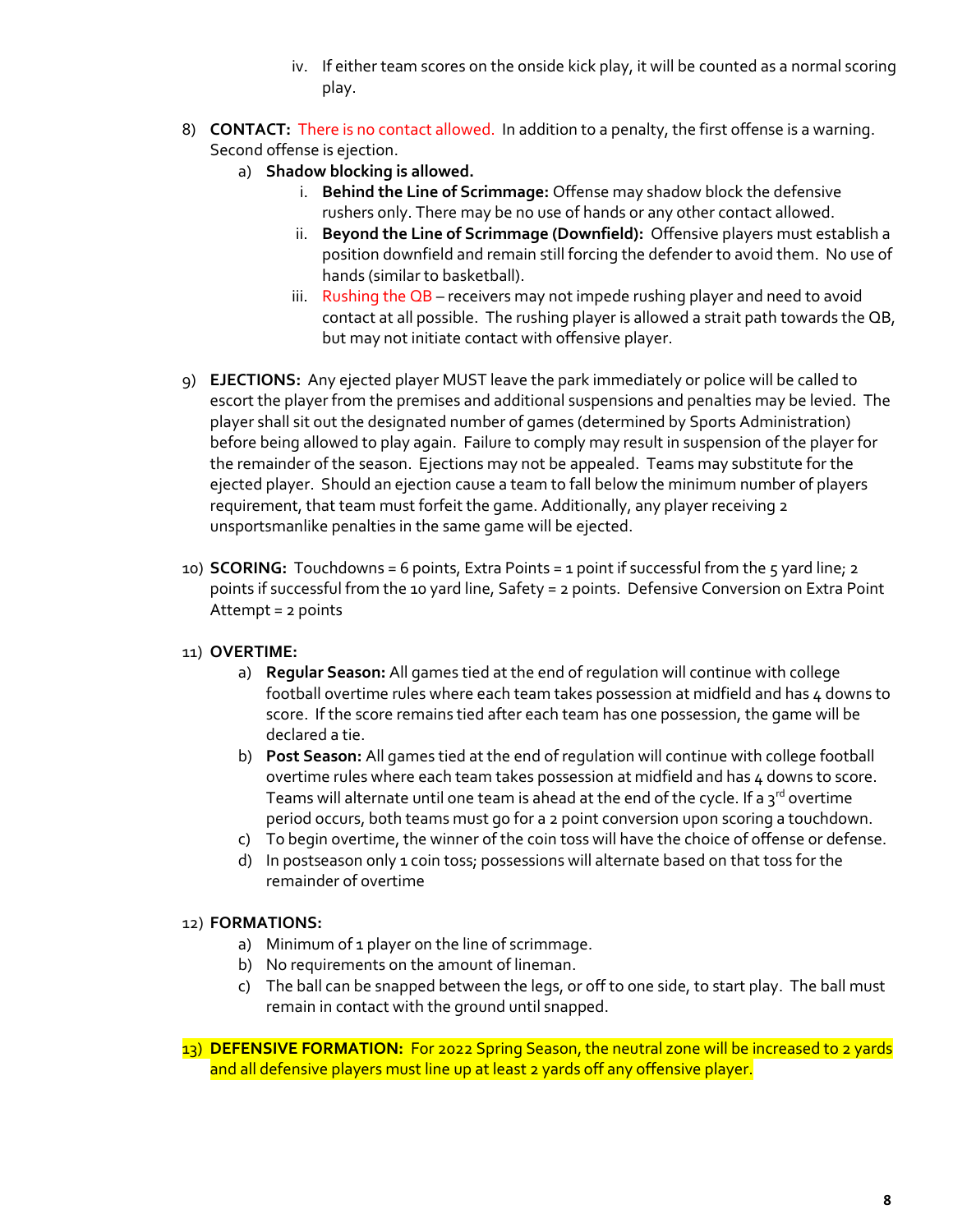# 14) **PASSING**:

- a) The offense has a 7-second pass clock. If the pass is not thrown within the 7 seconds, play is dead with a resulting loss of down. On a designed running play, the ball must cross the line of scrimmage before 7 seconds.
- b) Shovel passes are allowed but they must be beyond the line of scrimmage.
- c) Interceptions can be returned. If the intercepting player's flag inadvertently falls to the ground, a tag (with 1 or 2 hands) between the shoulders and the feet constitutes a deflagging.
- d) All passes must be moving forward at or beyond the line of scrimmage.

# 15) **RECEIVING:**

- a) All players are eligible to receive passes (including the quarterback if the ball is handed off behind the line of scrimmage).
- b) Only one person is allowed in motion at the snap of the ball. The motion must be parallel to the line of scrimmage.
- c) Players must have at least one foot in bounds when making a catch, and must be the first foot to make contact with the field in play.

# 16) **RUNNING**:

- a) The quarterback is not allowed to run.
- b) Teams are allowed an unlimited amount of handoffs/laterals and pitches behind the line of scrimmage.
- c) You are allowed one backwards lateral/pitch beyond the line of scrimmage on any play; run, pass, or interception.
- d) The player who takes the handoff can throw the ball as long as he/she does not pass the line of scrimmage.
- e) "No Running Zones" are located 5 yards from each end zone and 5 yards on either side of mid-field.
- f) Once the ball has been handed off, all defensive players are eligible to rush.
- g) Spinning is allowed but players cannot leave their feet to avoid a defensive player (no jumping / diving / feet first sliding).
- h) The ball is spotted where the feet are located when the flag is pulled, not where the ball is located.

# 17) **RUSHING THE QUARTERBACK**:

- a) All players that rush the passer must be a minimum of 7 yards from the line of scrimmage when the ball is snapped. Any number of players can rush the quarterback.
- b) Once the ball is handed off or a pitch/lateral is made, the 7-yard rule is no longer in effect and all defenders may go behind the line of scrimmage.
- c) Players not rushing the quarterback may defend on the line of scrimmage.
- d) A special marker or the game referee will designate 7 yards from the line of scrimmage.

# 18) **DEAD BALLS**:

- a) Play is ruled dead when:
	- i. The offensive player's flag is pulled (If the offensive player's flag inadvertently falls to the ground, a tag (with 1 or 2 hands) between the shoulders and the feet constitutes a deflagging.)
	- ii. The ball carrier steps out of bounds
	- iii. A touchdown is scored
	- iv. The ball carrier's knee hits the ground
	- v. A fumbled ball hits the ground
- b) Substitutions may be made on any dead ball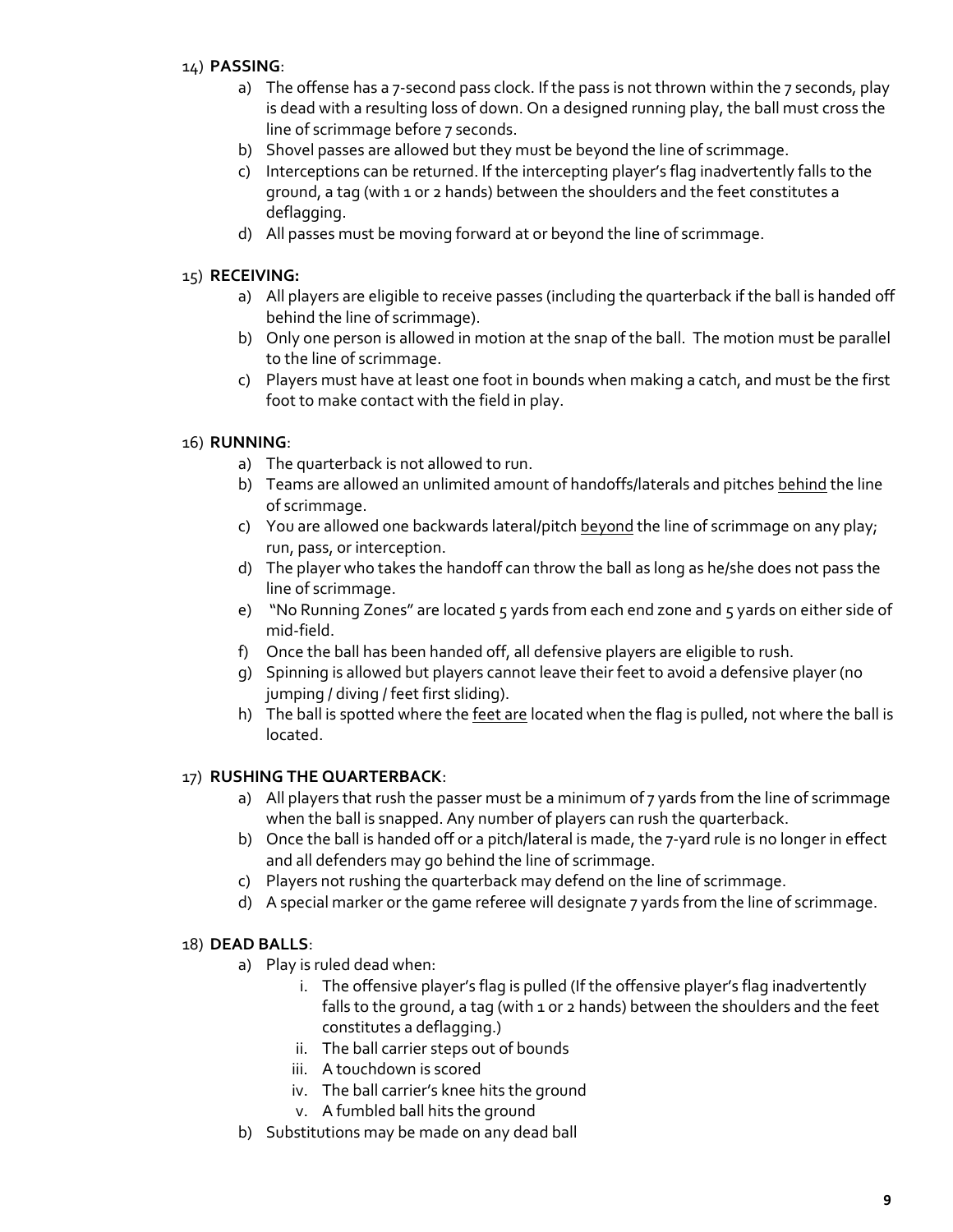c) Any ball that hits the ground will be ruled dead. There are no fumbles and the ball is marked where it first hits the ground. If the ball is fumbled forward, dead ball will be marked where the ball is fumbled rather than where it hit the ground.

# 19) **PENALTIES:**

- a) Zero tolerance for any "trash-talk", verbal abuse, or rough play. Offending players will be ejected.
- b) Game officials determine incidental contact, which may result from normal run of play.
- c) Only the team captain may ask the game official questions regarding rule clarifications and interpretations. Players cannot question a judgment call.
- d) Games cannot end on a defensive penalty unless the offense declines the penalty.
- e) Offensive Penalties
	- i. Interference = 10 yards from the line of scrimmage & loss of down.
	- ii. Illegal motion =5 yards and repeat the down.
	- iii. Illegal contact = 10 yards and loss of down.
	- iv. Illegal use of hands =  $5$  yards and loss of down.
	- v. Illegal forward pass =5 yard & loss of down (forward pass anywhere beyond the line of scrimmage / more than 1 forward pass per play).
	- vi. Flag guarding = 10 yards (from the point of infraction) & replay the down
	- vii. Flag guarding (after an interception) = 10 yards from the spot.
	- viii. Delay of game = (after 1 warning) clock will stop,  $5$  yards; repeat the down.
	- ix. Performing an illegal running play = Dead Ball and Loss of Down.
	- x. Intentional grounding = at the spot & loss of down.
	- xi. False Start =  $5$  yards & repeat the down.
	- xii. Unsportsmanlike Conduct = 10 yards and loss of down (2 UC pentalties on same player = ejection).
- f) Defensive Penalties
	- i. Interference = at the spot  $&$  1st down.
	- ii. Illegal contact = 10 yards  $&$  1st down.
	- iii. Illegal use of hands =  $5$  yards & automatic first down.
	- iv. Encroachment/offsides =  $5$  yards & repeat the down.
	- v. Illegal rushing (starting rush from inside the 7 yard marker) = 5 yards and repeat the down. Any player/s who is/are lined up at or behind the 7 yard marker may not make forward movement towards the line of scrimmage until the ball is snapped. If the rusher is moving forward or crosses the 7 yard rush line before the snap, they may reestablish themselves at the rush line and legally rush before the ball is snapped.
	- vi. Roughing the Quarterback = 10 yards &  $1<sup>st</sup>$  down. Players may attempt to block a pass, but any contact with the quarterback / passer will result in a penalty. Similarly, a rusher who makes unnecessary contact with a passer while attempting to pull flags will be given a penalty.
	- vii. Unsportsmanlike Conduct = 10 yards and automatic  $1^{st}$  down (2 UC penalties on same player = ejection)
- g) Unsportsmanlike Conduct Penalties
	- I. Any player receiving two (2) unsportsmanlike conduct penalties in a game is automatically ejected and is to immediately leave the Ballpark at Erie.
	- II. Said player is also suspended a minimum of their next scheduled game.
	- III. Any team receiving three (3) unsportsmanlike conduct penalties in the same game must forfeit the game and is to immediately leave the Ballpark at Erie.
	- IV. Any player receiving two (2) unsportsmanlike conduct penalties in a season will be suspended a minimum of their next schedule game.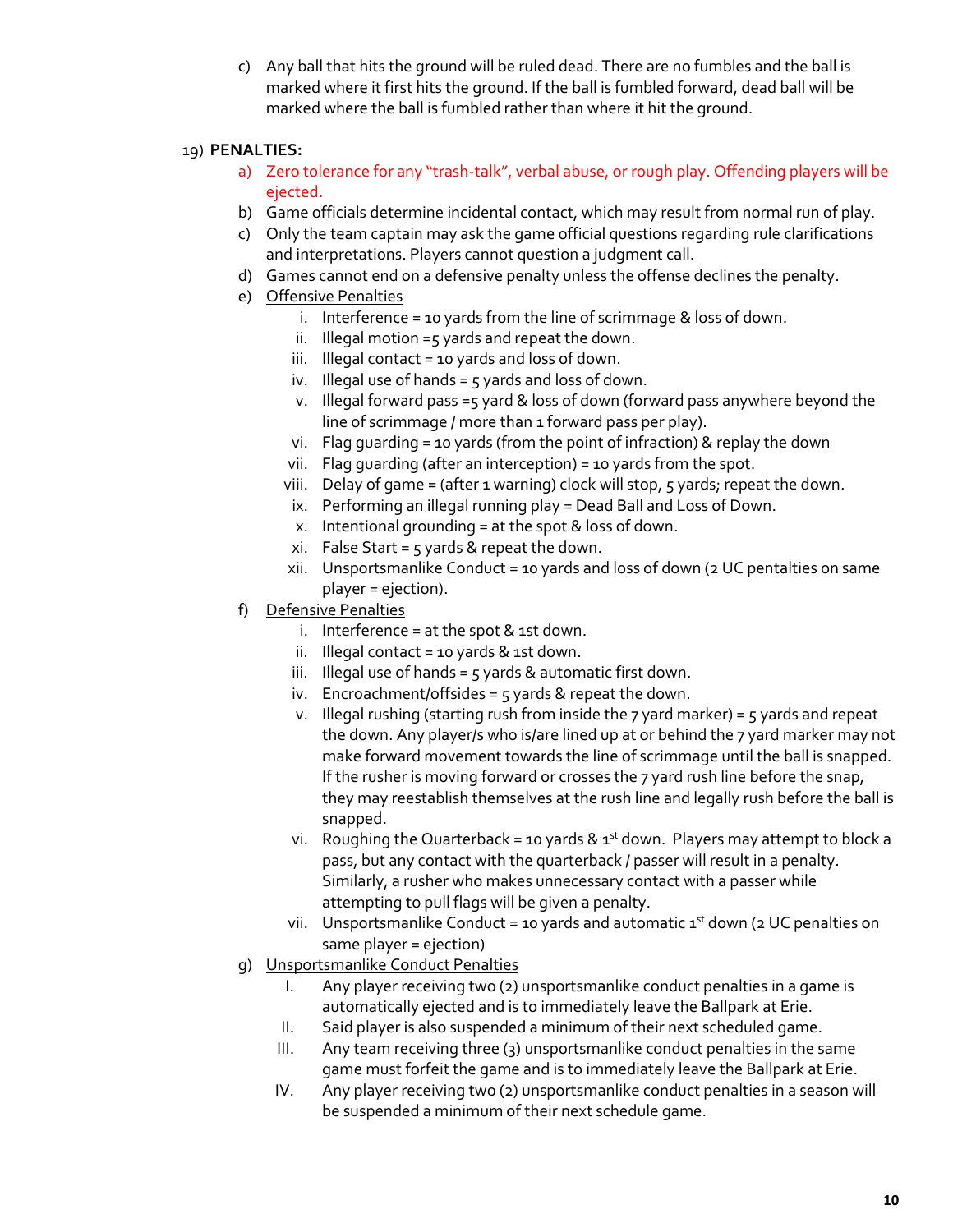- V. Any player receiving three (3) unsportsmanlike conduct penalties in a season will be banned from the league for the rest of the season.
- VI. Any team receiving five (5) total unsportsmanlike conduct penalties in a season will be banned from the league for the rest of the season.
- VII. Any unsportsmanlike conduct penalty, ejection, and/or suspension may result in further disciplinary actions as determined by Sports Staff and Administration.
- VIII. Failure to comply with any of the above may result in suspension of the player for the remainder of the season and refunds will not be refunded.

# **\*Penalties not covered above will default to high school football penalties\***

# **E. EQUIPMENT**

- 1) Erie Parks & Recreation will provide a game ball, flags, and field markers.
- 2) Teams are required to bring their own gloves, shoes, water, and any other safety equipment they choose to use.
- 3) Uniforms are strongly encouraged. Teams should dress in similar colored shirts with numbers. The Town of Erie will not provide pinnies this Spring, all teams are encouraged to bring a second shirt of a contrasting color in case of two teams wearing uniforms of similar colors. All players must wear a shirt and shorts or pants. For all your uniform needs, please contact Sandy at FRP Apparel [\(sandy@frpapparel.com\)](mailto:sandy@frpapparel.com).
- 4) No jewelry may be worn during play with the exception of medical alert bracelets/necklaces.
- 5) Shoes must be worn by all players. No metal cleats allowed. No screw on cleats, open-toed sandals or shoes allowed (this includes Crocs).